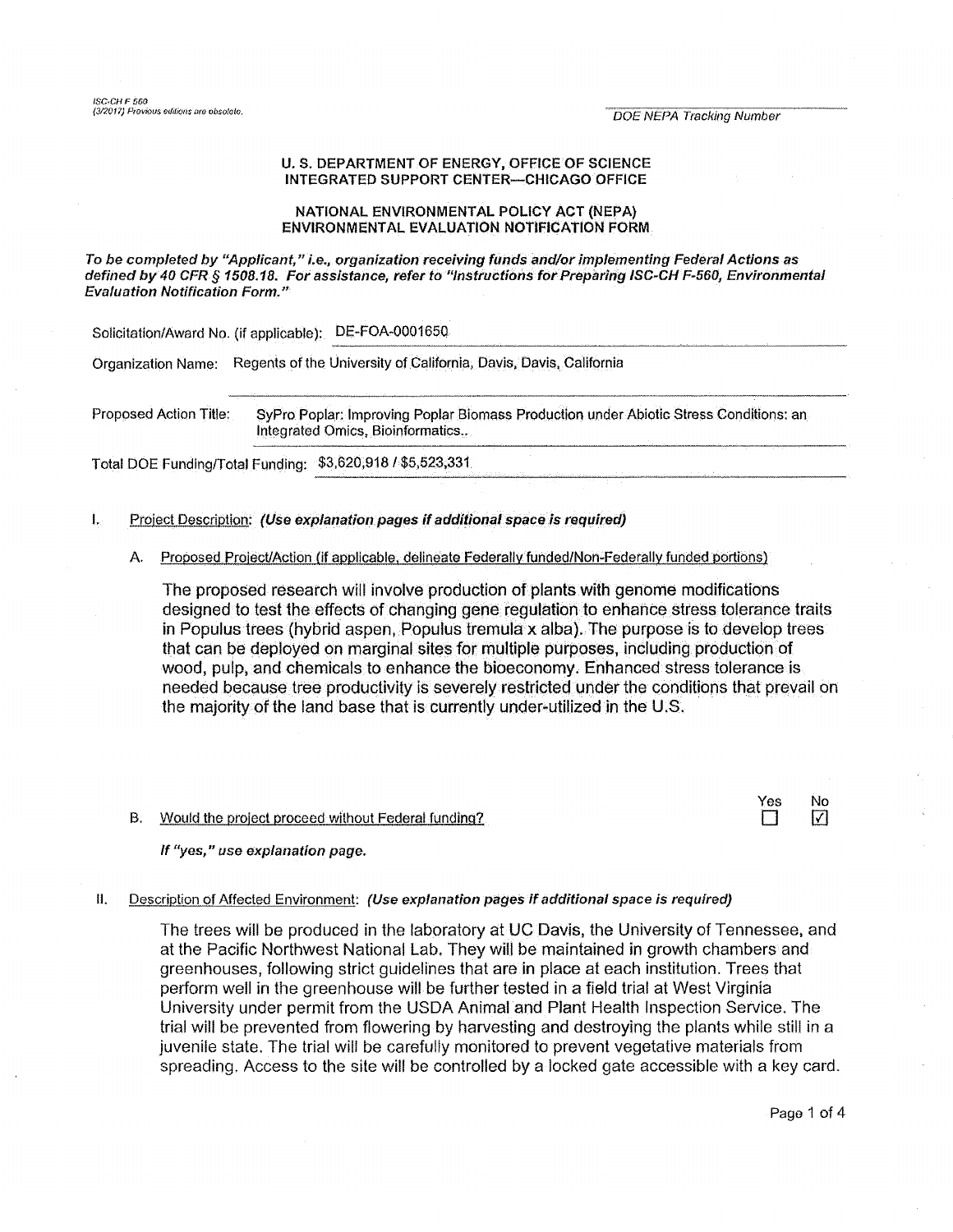| III. |    | <b>Preliminary Questions:</b>                                                                  |                                                                                                                                |     |                 |  |  |  |
|------|----|------------------------------------------------------------------------------------------------|--------------------------------------------------------------------------------------------------------------------------------|-----|-----------------|--|--|--|
|      | A. |                                                                                                | Is the DOE-funded work routinely administrative or entirely advisory or a "paper study?"                                       | Yes | No<br>$\sqrt{}$ |  |  |  |
|      |    | If "Yes", ensure that the description in Section I reflects this and go directly to Section V. |                                                                                                                                |     |                 |  |  |  |
|      | В. |                                                                                                | Is there any potential whatsoever for: (Provide an explanation for each "Yes" response)                                        |     |                 |  |  |  |
|      |    | 1.                                                                                             | Work to be performed outdoors?                                                                                                 |     |                 |  |  |  |
|      |    | $\tilde{z}$                                                                                    | Major modification of a building interior?                                                                                     |     | 김진              |  |  |  |
|      |    | 3.                                                                                             | Threat of violation of applicable statutory, regulatory, or permit requirements for<br>environment, safety, and health?        |     |                 |  |  |  |
|      |    | 4.                                                                                             | Siting, construction or major expansion of waste treatment, storage, or disposal<br>facilities?                                |     | ☑               |  |  |  |
|      |    | 5.                                                                                             | Disturbance to hazardous substances, pollutants, or contaminants preexisting in the<br>environment?                            | П   | ☑               |  |  |  |
|      |    | 6.                                                                                             | The presence of any environmentally-sensitive resources?                                                                       |     |                 |  |  |  |
|      |    | 7.                                                                                             | Any potential whatsoever for high consequence impacts to human health or the<br>environment?                                   | ╔   | ⊬               |  |  |  |
|      |    | 8.                                                                                             | The work being connected to another existing/proposed activity that could<br>potentially create a significant impact?          | П   | ☑               |  |  |  |
|      |    | 9.                                                                                             | Nearby past, present, and/or reasonably foreseeable future actions such that<br>collectively significant impacts could result? | Π   | ☑               |  |  |  |
|      |    | 10.                                                                                            | Scientific or public controversy, uncertainty over potential impacts, or conflicts<br>regarding resource usage?                |     | ☑               |  |  |  |

**If "No" to ALL Section 111.B. questions, go directly to Section** *V.* 

# IV. Potential Environmental Effects: **(Provide an explanation for each "Yes" response)**

| Environmentally Sensitive Resources: Could the proposed action potentially result in changes and/or |
|-----------------------------------------------------------------------------------------------------|
| disturbances to any of the following resources?                                                     |

|    | 1.<br>2.<br>3.<br>4.<br>5.<br>6.<br>7.<br>8.<br>9.<br>10.<br>11.<br>12. | Threatened/Endangered Species and/or Critical Habitats<br>Other Protected Species (e.g., Burros, Migratory Birds, Pollinators)<br>Sensitive Environments (e.g., Tundra/Coral Reefs/Rain Forests)<br><b>Cultural or Historic Resources</b><br>Important Farmland<br>Non-Attainment Areas for Ambient Air Quality Standards<br>Class   Air Quality Control Region<br>Special Sources of Groundwater (e.g. Sole Source Aquifer)<br>Navigable Air Space<br>Coastal Zones<br>Areas with Special National Designation (e.g. National Forests, Parks, Trails)<br>Floodplains and/or Wetlands | Yes | No<br>V<br>⊽<br>⊽<br>지지지지지지<br><b>NNN</b> |
|----|-------------------------------------------------------------------------|---------------------------------------------------------------------------------------------------------------------------------------------------------------------------------------------------------------------------------------------------------------------------------------------------------------------------------------------------------------------------------------------------------------------------------------------------------------------------------------------------------------------------------------------------------------------------------------|-----|-------------------------------------------|
| В. | activities?                                                             | Regulated Substances/Activities: Would the proposed action involve any of the following regulated Items or                                                                                                                                                                                                                                                                                                                                                                                                                                                                            |     |                                           |
|    | 13.<br>14.<br>15.<br>16.                                                | Natural Resource Damage Assessments<br>Invasive Species or Exotic Organisms<br>Noxious Weeds<br>Clearing or Excavation greater than one acre or Removal of Trees Governed by<br>Local Requirement                                                                                                                                                                                                                                                                                                                                                                                     |     | ☑<br>⊽<br>⊽                               |
|    | 17.                                                                     | Dredge or Fill (under Clean Water Act, Section 404, greater than one acre)                                                                                                                                                                                                                                                                                                                                                                                                                                                                                                            |     | V                                         |

Page 2 of 4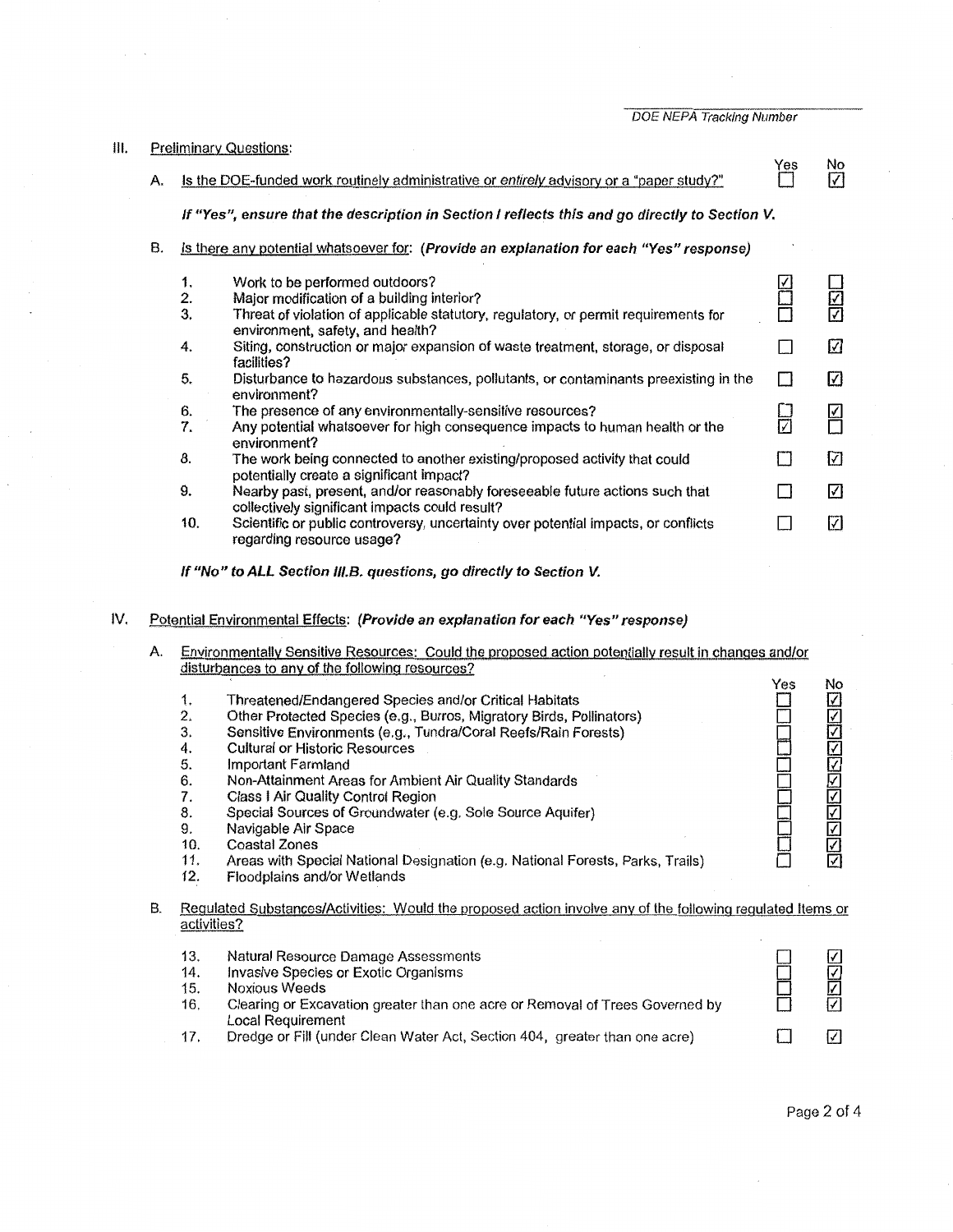| В.                   | Regulated Substances/Activities: Would the proposed action involve any of the following regulated Items or<br>activities? (continued) |                                                                                                                                                                               |       |                                                                                                                                                                                                                                |                       |                         |
|----------------------|---------------------------------------------------------------------------------------------------------------------------------------|-------------------------------------------------------------------------------------------------------------------------------------------------------------------------------|-------|--------------------------------------------------------------------------------------------------------------------------------------------------------------------------------------------------------------------------------|-----------------------|-------------------------|
|                      |                                                                                                                                       |                                                                                                                                                                               |       |                                                                                                                                                                                                                                | Yes.                  | No.                     |
|                      | 18.                                                                                                                                   | Noise (in excess of regulations)                                                                                                                                              |       |                                                                                                                                                                                                                                |                       |                         |
|                      | 19.                                                                                                                                   | Asbestos Removal                                                                                                                                                              |       |                                                                                                                                                                                                                                |                       | 의지지                     |
|                      | 20.                                                                                                                                   | Polychlorinated biphenyls (PCBs)                                                                                                                                              |       |                                                                                                                                                                                                                                |                       |                         |
|                      | 21.                                                                                                                                   | Import, Manufacture, or Processing of Toxic Substances                                                                                                                        |       |                                                                                                                                                                                                                                |                       |                         |
|                      | 22.                                                                                                                                   | Chemical Storage/Use                                                                                                                                                          |       |                                                                                                                                                                                                                                |                       |                         |
|                      | 23.                                                                                                                                   | Pesticide Use                                                                                                                                                                 |       |                                                                                                                                                                                                                                | $\overline{\sqrt{2}}$ |                         |
|                      | 24.                                                                                                                                   | Hazardous, Toxic, or Criteria Pollutant Air Emissions                                                                                                                         |       |                                                                                                                                                                                                                                |                       |                         |
|                      | 25.                                                                                                                                   | <b>Liquid Effluents</b>                                                                                                                                                       |       |                                                                                                                                                                                                                                |                       | <u>rkriskriskrisk</u>   |
|                      | 26.                                                                                                                                   | Spill Prevention/Surface Water Protection                                                                                                                                     |       |                                                                                                                                                                                                                                |                       |                         |
|                      | 27.                                                                                                                                   | Underground Injection                                                                                                                                                         |       |                                                                                                                                                                                                                                |                       |                         |
|                      | 28.                                                                                                                                   | Hazardous Waste                                                                                                                                                               |       |                                                                                                                                                                                                                                |                       |                         |
|                      | 29.                                                                                                                                   | <b>Underground Storage Tanks</b>                                                                                                                                              |       |                                                                                                                                                                                                                                |                       |                         |
|                      | 30.                                                                                                                                   | Radioactive or Radioactive Mixed Waste                                                                                                                                        |       |                                                                                                                                                                                                                                |                       |                         |
|                      | 31.                                                                                                                                   | <b>Radiation Exposure</b>                                                                                                                                                     |       |                                                                                                                                                                                                                                |                       |                         |
|                      | 32.                                                                                                                                   | Nanoscale Materials                                                                                                                                                           |       |                                                                                                                                                                                                                                |                       |                         |
|                      | 33.                                                                                                                                   | Genetically Engineered Microorganisms/Plants or Synthetic Biology?                                                                                                            |       |                                                                                                                                                                                                                                | $\triangledown$       |                         |
|                      | 34.                                                                                                                                   | <b>Ozone Depleting Substances</b>                                                                                                                                             |       |                                                                                                                                                                                                                                |                       |                         |
|                      | 35.                                                                                                                                   | Greenhouse Gas Generation/Sustainability                                                                                                                                      |       |                                                                                                                                                                                                                                |                       |                         |
|                      |                                                                                                                                       |                                                                                                                                                                               |       |                                                                                                                                                                                                                                |                       | बबब                     |
|                      | 36.                                                                                                                                   | Off-Road Vehicles                                                                                                                                                             |       |                                                                                                                                                                                                                                |                       |                         |
|                      | 37.                                                                                                                                   | <b>Biosafety Level 3-4 Laboratory</b>                                                                                                                                         |       |                                                                                                                                                                                                                                |                       |                         |
|                      | 38.<br>39                                                                                                                             | Research on Human Subjects or other Vertebrate Animals<br>Facility footprint exceeds 5,000 Square Feet                                                                        |       |                                                                                                                                                                                                                                |                       | <b>K</b><br>K           |
|                      |                                                                                                                                       |                                                                                                                                                                               |       |                                                                                                                                                                                                                                |                       |                         |
| $\mathbf{C}_{\star}$ |                                                                                                                                       | Other Relevant Information: Would the proposed action involve the following?                                                                                                  |       |                                                                                                                                                                                                                                | Yes                   | No                      |
|                      | 40.                                                                                                                                   | Disproportionate Nearby Presence of Minority and/or Low Income Populations                                                                                                    |       |                                                                                                                                                                                                                                |                       | <u> 지지지지지지지</u>         |
|                      | 41.                                                                                                                                   | Existing, Modified, or New Federal/State Permits                                                                                                                              |       |                                                                                                                                                                                                                                |                       |                         |
|                      | 42.                                                                                                                                   | Involvement of Another Federal Agency (e.g. license/permit, funding, approval)                                                                                                |       |                                                                                                                                                                                                                                |                       |                         |
|                      | 43.                                                                                                                                   | Action in a State with NEPA-type law                                                                                                                                          |       |                                                                                                                                                                                                                                |                       |                         |
|                      | 44.                                                                                                                                   | <b>Expansion of Public Utilities/Services</b>                                                                                                                                 |       |                                                                                                                                                                                                                                |                       |                         |
|                      | 45.                                                                                                                                   | Depletion of a Non-Renewable Resources                                                                                                                                        |       |                                                                                                                                                                                                                                |                       |                         |
|                      | 46.                                                                                                                                   | Subject to an Existing Institutional Work Planning and Control Process                                                                                                        |       |                                                                                                                                                                                                                                |                       | $\overline{\mathbf{z}}$ |
|                      | 47.                                                                                                                                   | Other Pertinent Information Which Could Impact Human Health or the Environment                                                                                                |       |                                                                                                                                                                                                                                |                       | ☑                       |
|                      |                                                                                                                                       |                                                                                                                                                                               |       |                                                                                                                                                                                                                                |                       |                         |
|                      |                                                                                                                                       | Applicant Certification that to the best of their knowledge all information provided on this form is accurate:                                                                |       |                                                                                                                                                                                                                                | Yes                   | No                      |
|                      |                                                                                                                                       | Does this disclosure contain classified, confidential, or other exempt information that DOE would<br>not be obligated to disclose pursuant to the Freedom of Information Act? |       |                                                                                                                                                                                                                                |                       | ☑                       |
| A.                   |                                                                                                                                       | Organization Official (Name and Title): Chris D. Dye-Hixenbaugh                                                                                                               |       |                                                                                                                                                                                                                                |                       |                         |
|                      | Signature:                                                                                                                            | Worrsh Sue Hivenback                                                                                                                                                          | Date: | 09/28/2017                                                                                                                                                                                                                     |                       |                         |
|                      |                                                                                                                                       | e-mail: cddye@ucdavis.edu                                                                                                                                                     | 燃入    | Phone: $(530)754 - 7700$                                                                                                                                                                                                       |                       |                         |
| В.                   |                                                                                                                                       | Optional Secondary Approval (Name and Title):                                                                                                                                 |       |                                                                                                                                                                                                                                |                       |                         |
|                      |                                                                                                                                       |                                                                                                                                                                               |       | Date: the contract of the contract of the contract of the contract of the contract of the contract of the contract of the contract of the contract of the contract of the contract of the contract of the contract of the cont |                       |                         |
|                      |                                                                                                                                       |                                                                                                                                                                               |       |                                                                                                                                                                                                                                |                       |                         |
|                      |                                                                                                                                       |                                                                                                                                                                               |       |                                                                                                                                                                                                                                |                       |                         |

v.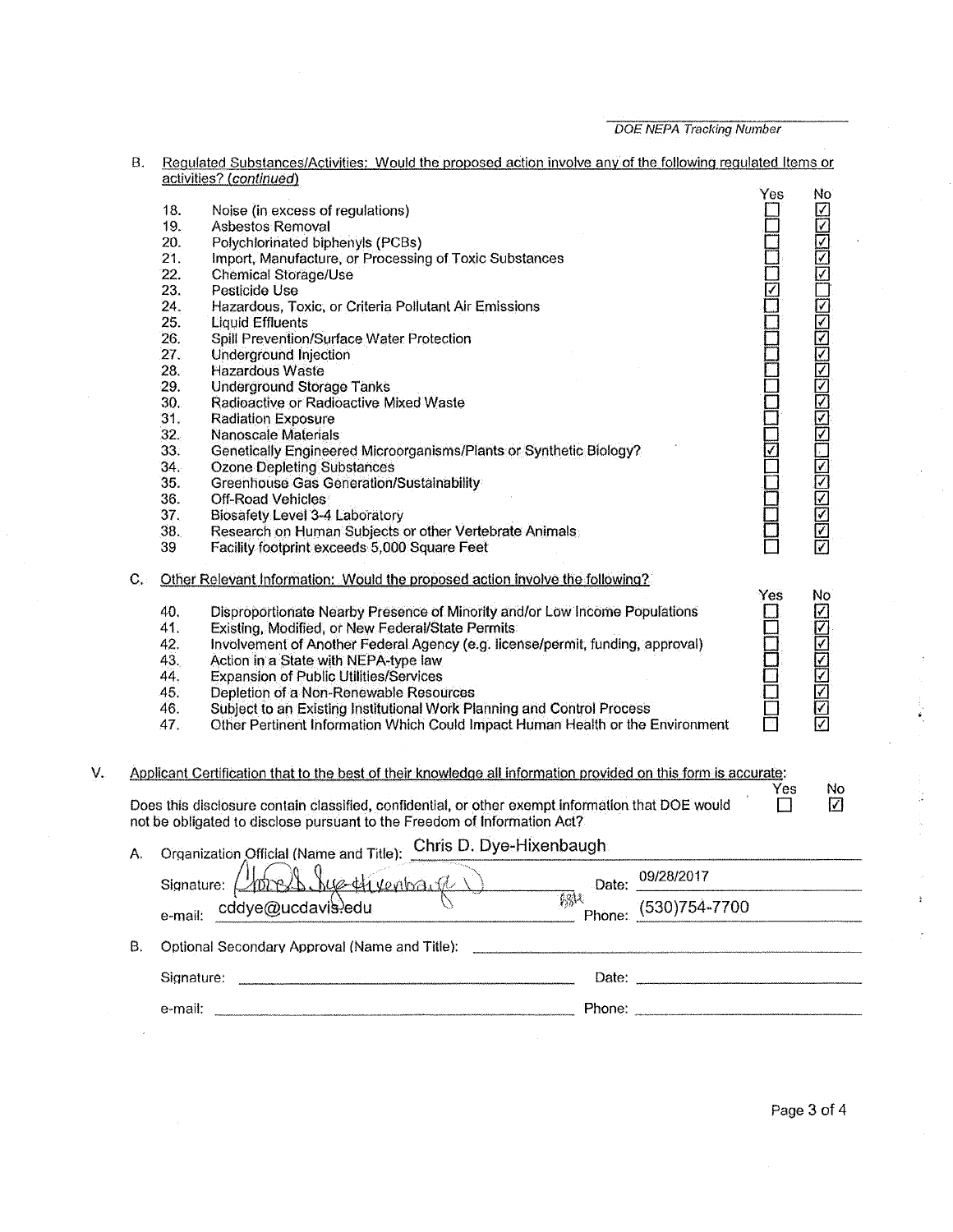### Remainder to be completed by DOE

- DOE Concurrence/Recommendation/Determination: V VI.
	- DOE Project Director/Program Manager or Contract/Grant Management Specialist: À. No Has the Applicant completed the Form correctly? M  $\frac{\Box}{\blacksquare}$ Does an existing Generic Categorical Exclusion apply?

|    | If yes, indicate:                                                                                                                                                               |  |
|----|---------------------------------------------------------------------------------------------------------------------------------------------------------------------------------|--|
|    | awuen<br>Name and Title:<br>u                                                                                                                                                   |  |
|    | Date:<br>Signature:                                                                                                                                                             |  |
| в. | DOE NEPA Team Review (if requested)                                                                                                                                             |  |
|    | No<br>'es<br>Is the class of action identified in the DOE NEPA Regulations (Appendices A-D to<br>Subpart D (10 CFR § 1024))?<br>If yes, specify the class(es) of action: $33.8$ |  |
|    | NCO<br>Name and Title:                                                                                                                                                          |  |
|    | 0 I B<br>Date:<br>Signature:                                                                                                                                                    |  |
| С. | DOE Counsel (if requested):                                                                                                                                                     |  |
|    | Name and Title:                                                                                                                                                                 |  |
|    | Signature:<br>Date:                                                                                                                                                             |  |

D. DOE NEPA Compliance Officer:

 $\Box$ 

 $\Box$ 

The preceding pages are a record of documentation required under DOE Final NEPA Regulation, 10 CFR § 1021.400.

Action may be categorically excluded from further NEPA review. I have determined that the proposed action meets the requirements for Categorical Exclusion referenced above.

Action requires approval by Head of the Field Organization. Recommend preparation of an **Environmental Assessment.** 

Action requires approval by Head of the Field Organization or a Secretarial Officer. Recommend preparation of an Environmental Impact Statement.

comments/limitations if any: contingent upon meeting cill required **NEPA Compliance Officer:**  $er R. Siebach$ Name:  $\ell$ Date:  $1/24/2018$ Signature: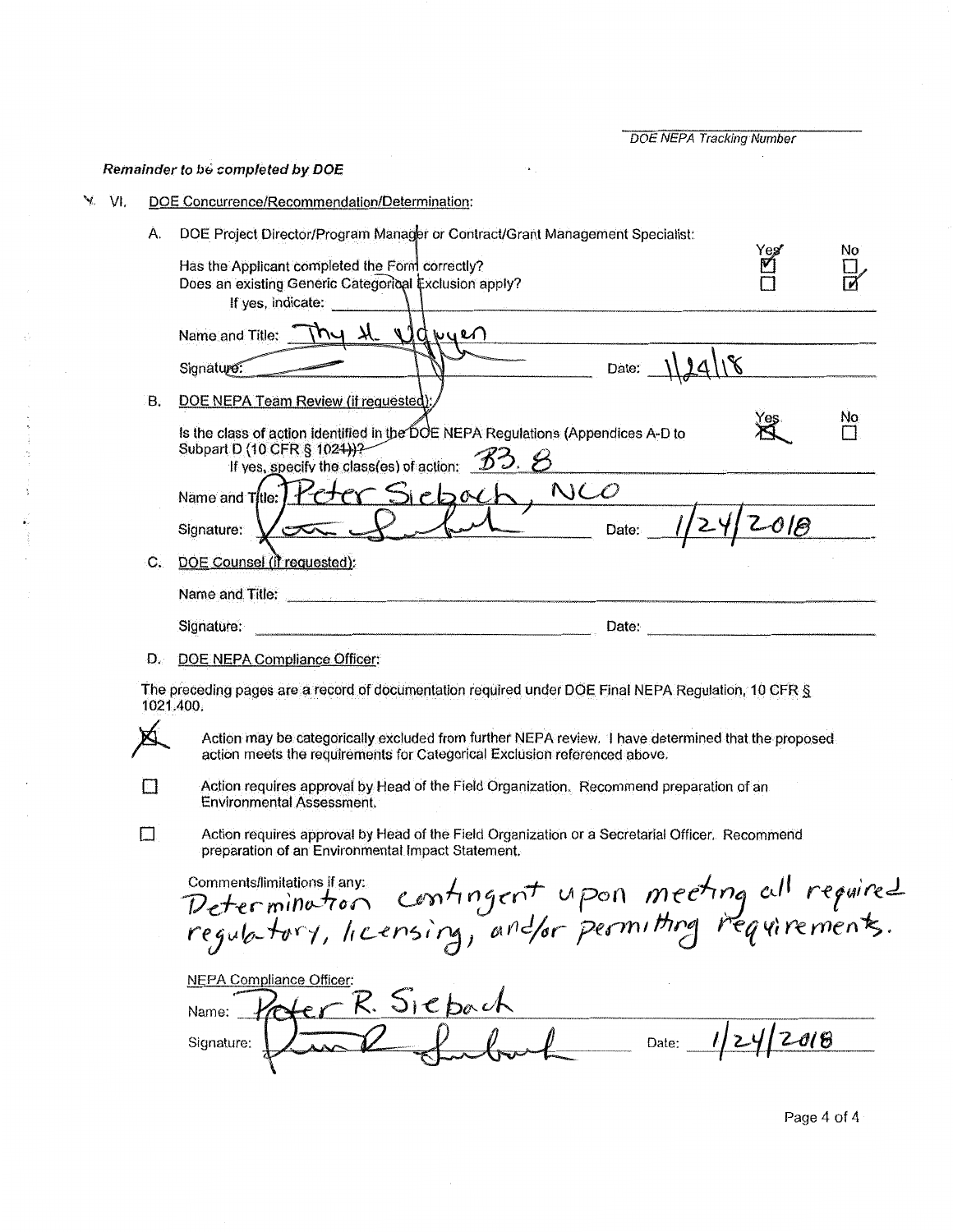Optional Additional Narrative: (add additional detail to description to Sections I and JI orexplanations to responses in Sections Ill and IV.

The proposed project will involve field trials of genetically modified organisms that are regulated by the USDA APHIS Biotechnology Regulatory Service. The field trial will be established at West Virginia University and managed by Professor Stephen DiFazio. The risk of negative impacts to the environment from the proposed trial is negligible for the following reasons: 1.) The field trial will be managed solely with herbicides that are approved by the EPA for application on Populus (primarily glyphosate). These will be applied by a licensed contractor following all regulations, under the direct supervision of Prof. DiFazio. 2.) The trial will not be allowed to flower, and all potential vegetative propagules will be tracked and destroyed, in full compliance with the permit. 3.) None of the proposed modifications could conceivably convert this experimental organism to a noxious weed, or cause any other undesirable environmental consequences.·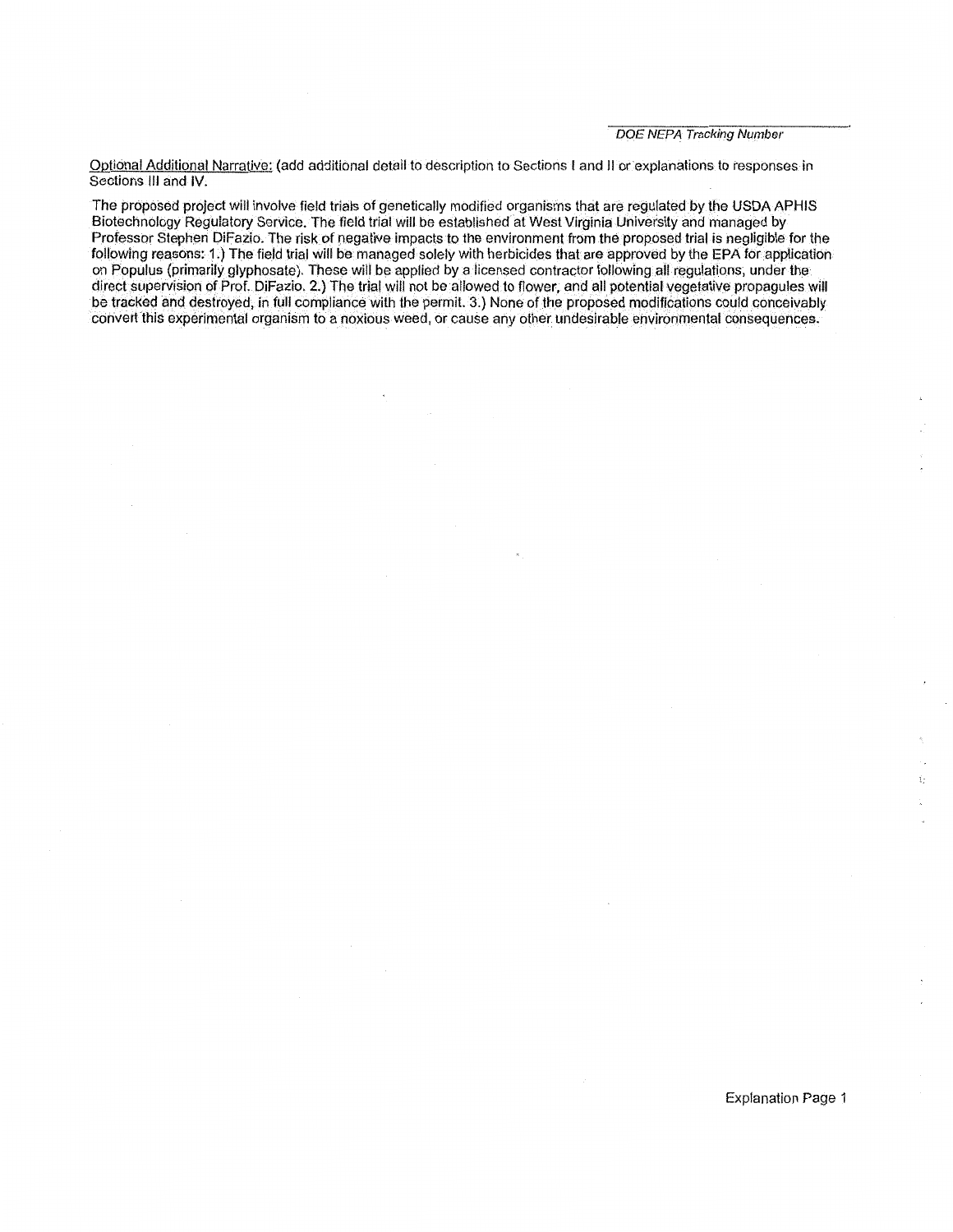



Biotechnology Regulatory Services

4700 River Road, Unit 147 Riverdale, Maryland 20737-1236

October 24, 2017

Prof. Eduardo Blumwald 612 Jerome St. University of California/Davis Davis, Califomia 95616

Dear Prof. Eduardo Blumwald:

Your notification request has been **acknowledged** and may be executed according to 7 CFR § 340.3(c). You are authorized to perform the movement of the regulated article between November 1, 2017 and November 1, 2018. All activities related to this introduction (except for any monitoring periods) must be completed by the expiration date (i.e. all shipments must have arrived at their destination, plants harvested, and all remaining plants and plant parts are either destroyed or moved into contained facilities).

In the event of any accidental and/or unauthorized release of the regulated article, contact BRS Compliance Evaluation and Enforcement Branch by phone (301) 851-3935, fax (301) 734-8910, or e-mail at BRSCompliance (algonesis, usda.gov

If you have a general question regarding your notification, contact BRS Permits unit by phone (301) 851-3935 or e-mail BRSPermits@aphis.usda.gov

Some key details of your notification are shown here:

Interstate Movement Notification No. 17-276-lOln Regulated Article - Poplar

Destination - Tennessee

\*\*\*This acknowledgement letter must be provided to all cooperators.\*\*\*

\*\*\*Important - Import and Interstate Notifications Only\*\*\*

Imports may require a phytosanitary certificate from the country of origin, a phytosanitary certificate of re-exportation (e.g. Ships from South Africa to France, then France to the U.S.), a Plant Protection and Quarantine (PPQ) permit, and/or other certifying PPQ documents. Also, some interstate movement and release notifications may also be subject to PPQ domestic permit and/or quarantine requirements. Please call PPQ at (877) 770-5990 for additional assistance in regards to their requirements.

\*\*\*Planting Report Information -All Releases & Movement/ Release Notifications Only\*\*\*

APHIS requires that responsible parties submit a Planting Report no later than the 15th day of the month that follows the date the environmental release occurred (e.g., a planting any time April 1-30 must be reported by May 15). This report provides APHIS with additional details about the actual releases that have taken place under an acknowledged notification. The report must include: the Notification number; name of the regulated article; trial site location data (provide state, county, northwest GPS coordinate, and site identification number (if available); acreage of regulated article planted; and planting date for each location. For additional information on planting reports see the Notification Users Guide:

http://www.aphis.usda.gov/biotechnology/downloads/notification\_guidance\_0311.pdf

Additionally, the planting report should list any sites included in the original notification that will not be planted. If there are multiple planting dates, you may submit reports monthly no later than the 15th day of the month that follows planting to inform APHIS of any new plantings. Planting reports can combine information from multiple notifications; i.e., only a single report need be submitted that lists all the plantings for the previous calendar month. Reports need not be submitted when no planting occurs.

\*\*\*Final Field Test Reports - All Release & Movement/ Release Notifications Only\*\*\*

Field test reports must be submitted to APHIS within 6 months after termination of the field test. Field test reports shall include the APHIS reference number, methods of observation, resulting data, and analysis regarding all deleterious effects on plants, nontarget organisms, or the environment. (7 C.F.R. § 340.3(d)(4)).

All environmental releases of regulated articles under notification require the submission of a field test report within six months of the termination of the field test. Because APHIS does not always know the actual termination date in advance, APHIS considers the field test report to be due no later than six months after the expiration of the notification.

The following information must be included in the field test report:

- APHIS Notification number
- Location Name
- County<br>• State
- $\bullet$  Indicate if any of the planted material was destroyed before harvest
	- If so, provide the pre-harvest destruction completion date and describe how the pre-harvested material was destroyed
- Indicate if any of the planted material was harvested and if so provide the harvest completion date. Describe how the harvested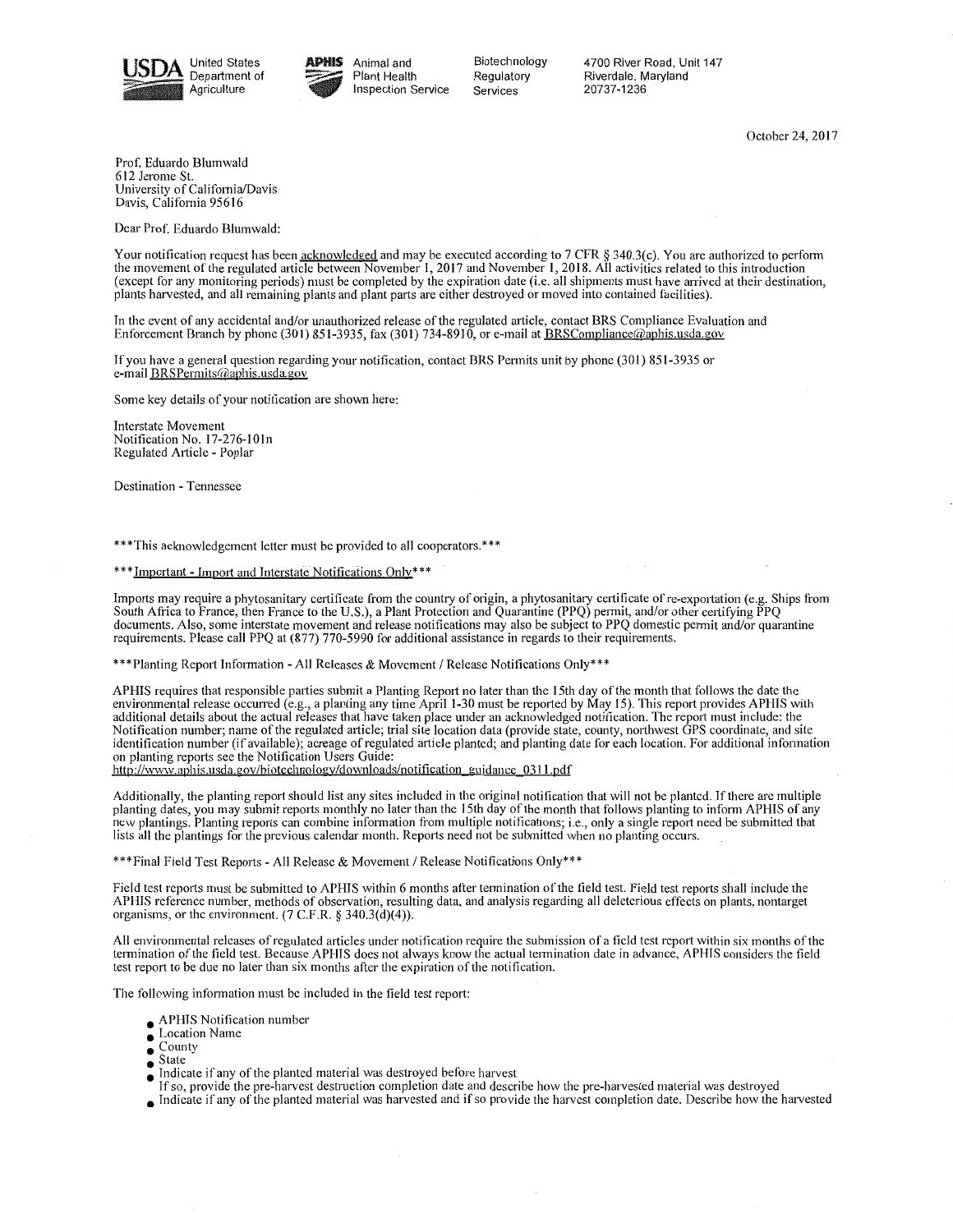



Plant Health Inspection Service

Biotechnology Regulatory Services

4700 River Road, Unit 147 Riverdale, Maryland 20737-1236

- material was terminated
- If the material was terminated in the field and not removed from the field, provide the date the field test was completely terminated and describe the method of termination
- If material was removed from the field and terminated off site describe how it was disposed and provide the date of off site destruction.
- If material was removed from the field and placed in storage, provide the amount of material that was stored and provide a description of the storage location
- Describe any other disposition Methods that may be applicable
- Describe any deleterious effects on plants, non target organisms, or the environment
- Describe methods of observations and resulting data and analyses
- Indicate if you have submitted any of the following: I. A report on the accidental or unauthorized release of the regulated article;
- 2. A report that characteristics of the permitted species are substantially different from those listed in the application; or 3. A report of any unusual occurrence.

For additional guidance on these requirements, see the BRS User's Guide for Notifications at

http://www.aphis.usda.gov/biotechnology/downloads/notification guidance 0311.pdf

Please submit all planting and final field test reports via ePermits using the link under "My Reports and Notices." A link to instructions for submitting via ePermits is located here: https://epermits.aphis.usda.gov/epermits/xml schema/BRS Reports and Notices User Guide.pdf

Other options are to submit reports via email or paper, however, we strongly encourage submission via ePermits. If submitting using any other method then CBI and CBI-deleted or non-CBI copies should be submitted via:

BRS E-mail: BRSCompliance@aphis.usda.gov

BRSMail: Animal and Plant Health Inspection Service (APHIS) Biotechnology Regulatory Services (BRS) Regulatory Operations Program 4700 River Rd. Unit 91 Riverdale, MD 20737

You must comply with the performance standards as stated in 7 CFR 340.3(c) and transcribed below:

- 1. If the plants or plant materials are shipped, they must be shipped in such a way that the viable plant material is unlikely to be disseminated while in transit and must be maintained at the destination facility in such environment.
- When the introduction is an environmental release, the regulated article must be planted in such a way that they are not inadvertently mixed with non-regulated plant materials of any species which are not part of the environmental release.
- 3 The plants and plant parts must be maintained in such a way that the identity of all material is known while it is in use, and the plant parts must be contained or devitalized when no longer in use.
- There must be no viable vector agent associated with the regulated article.
- 4 There must be no viative vector again and  $\overline{5}$ . The field trial must be conducted such that:
- · (i) The regulated article will not persist in the environment, and (ii) No offspring can be produced that could persist in the environment.
- 
- 6. Upon termination of the field test:<br>(i) No viable material shall remain which is likely to volunteer in subsequent seasons, or (ii) Volunteers shall be managed to prevent persistence in the environment.

APHIS recommends the adoption of best management practices (BMPs) to delay or mitigate evolution of herbicide resistance, to the extent possible, while implementing design protocols for regulated authorized releases of genetically engineered erops. For information and resources on this topic, please seehttp://wssa.net/weed/resistance/. In particular, examples of BMPs are outlined by Norsworthy et al. in: Reducing the Risks of Herbicide Resistance: Best Management Practices and Recommendations (Weed Sci. 2012, Special Issue: 31-62). See http://www.wssajournals.org/doi/pdf/10.1614/WS-D-l 1-00155.1

To ensure compliance with performance standards, you or any of your cooperators who will be involved in handling the regulated article must be prepared with a written description of the methods to be employed to meet each performance standard. Although not requirements, all packages should be clearly labeled as to content, and the notification number should be prominently displayed on the package. Regulated articles introduced under notification are subject to the performance standards in the regulations even after the or expiration date of the notification.

A copy of this letter of acknowledgement will he sent to the relevant State Regulatory Officials.

Sincerely,

Permits and Program Services Branch Regulatory Operations Programs